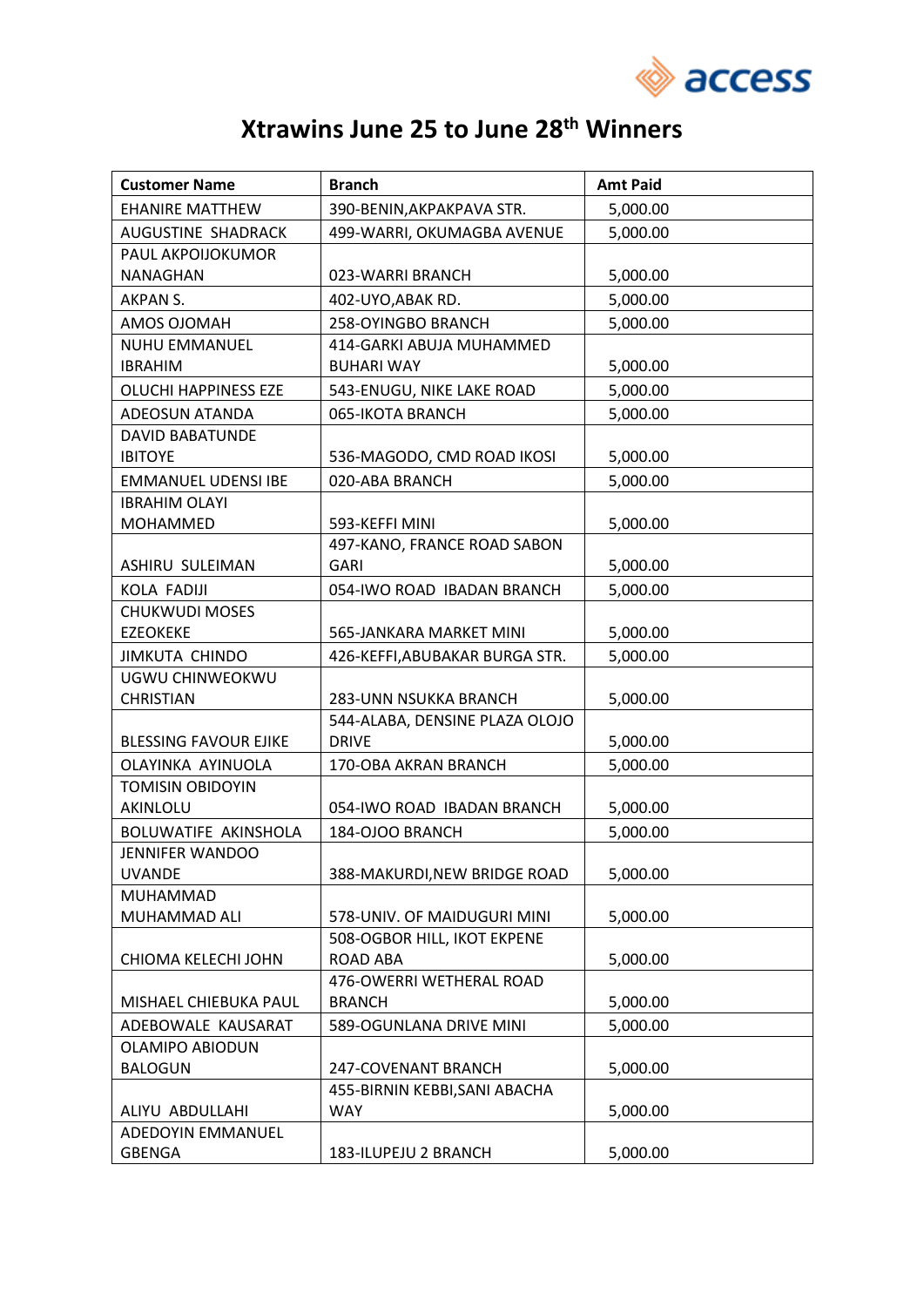

| <b>CHRISTOPHER NNANNA</b>     | 382-TRADE FAIR                 |          |
|-------------------------------|--------------------------------|----------|
| <b>IGWEALOR</b>               | COMPLEX, ASPAMDA HALL 2        | 5,000.00 |
|                               | 436-APAPA, APAPA-OSHODI        |          |
| CHINAZA JUNIOR EZEH           | <b>EXPRESS WAY</b>             | 5,000.00 |
| <b>OBONYILO DAVID</b>         | 276-OTURKPO BRANCH             | 5,000.00 |
| DAVID OZOVEHE BELLO           | 140-FOLAWIYO STREET BRANCH     | 5,000.00 |
| AUWALU SALIHU                 | 576-KATAKO MINI                | 5,000.00 |
| THERESA AKWAJI ABEN           | 496-IKOM, OKIMI OSABOR STREET  | 5,000.00 |
| ABOSEDE ENIOLA LAMID          | 051-PALM AVENUE BRANCH         | 5,000.00 |
| <b>COLLINS UKACHUKWU</b>      |                                |          |
| <b>ONYEKA</b>                 | 485-OBIGBO PH, LOCATION ROAD   | 5,000.00 |
| <b>NDUBUISI HUMPHREY</b>      |                                |          |
| <b>EZEFUNA</b>                | 521-AGO PALACE WAY BRANCH      | 5,000.00 |
| <b>ONUEGBU DANIEL</b>         | 004-AGUDA BRANCH               | 5,000.00 |
| <b>ADEKUNLE SAHEED</b>        |                                |          |
| <b>ONIFADE</b>                | 220-EKOTEDO BRANCH IBADAN      | 5,000.00 |
| USAMA AWAISU                  | 591-DAWANUA MINI               | 5,000.00 |
| RAIMOT DONA KIKI              | 481-IDIROKO, IDIROKO ROAD      | 5,000.00 |
| HASSAN MOHAMMED               | 059-YOLA BRANCH                | 5,000.00 |
| MONG VIVIAN NNE               | 363-LAGOS ISLAND MARINA        | 5,000.00 |
| <b>ADEBISI OGUNNAIKE</b>      | 230-OJOTA BRANCH               | 5,000.00 |
| <b>OYEDEJI RAHMON OYELEKE</b> | 006-IKORODU BRANCH             | 5,000.00 |
| ADOLPHUS OBINNA EZE           | 565-JANKARA MARKET MINI        | 5,000.00 |
|                               | 019-DUGBE MARKET IBADAN        |          |
| FEMI FELIX OGUNLEYE           | <b>BRANCH</b>                  | 5,000.00 |
| <b>JOHNSON CHILEE</b>         | 358-PH, TRANS AMADI            | 5,000.00 |
| <b>CHRISTOPHER EZEOHA</b>     | 577-FUTO MINI                  | 5,000.00 |
| MAXWELL YANBOR                | 465-BENIN, MISSION ROAD        | 5,000.00 |
|                               | 497-KANO, FRANCE ROAD SABON    |          |
| <b>ENENCHE AMEH OWOICHO</b>   | <b>GARI</b>                    | 5,000.00 |
| ADENIRAN SAIDI ADEMOLA        | 376-IBADAN, LEBANON STREET     | 5,000.00 |
| RITA CHIAMAKA                 |                                |          |
| <b>NWANKWO</b>                | 065-IKOTA BRANCH               | 5,000.00 |
| ALISI CHUKWUEMEKA             | 382-TRADE FAIR                 |          |
| VALENTINE                     | COMPLEX, ASPAMDA HALL 2        | 5,000.00 |
| USMAN MOHAMMED                | 600-KIRIKIRI MINI              | 5,000.00 |
| LATEEFAH ABOLANLE             |                                |          |
| <b>OBABIYI</b>                | 239-IKOTUN BRANCH              | 5,000.00 |
| <b>EKENZE JOHN IYKE</b>       | 303-IKOKWU BRANCH              | 5,000.00 |
| <b>ABIODUN SHAKIRAT</b>       |                                |          |
| <b>OMOLOJA</b>                | 236-ODOGUNYAN BRANCH           | 5,000.00 |
| ERIKEFE-OBOH                  |                                |          |
| <b>EBEHIREMEN SABENA</b>      | 254-EKPOMA BRANCH              | 5,000.00 |
|                               | 544-ALABA, DENSINE PLAZA OLOJO |          |
| KUNLE RIDWAN OLUKUNLE         | <b>DRIVE</b>                   | 5,000.00 |
| <b>OKORIE JAMIKE</b>          | 596-NGWA ROAD MINI             | 5,000.00 |
| MGBEMENA NZUBE                | 408-JOS, AHMADU BELLO WAY      | 5,000.00 |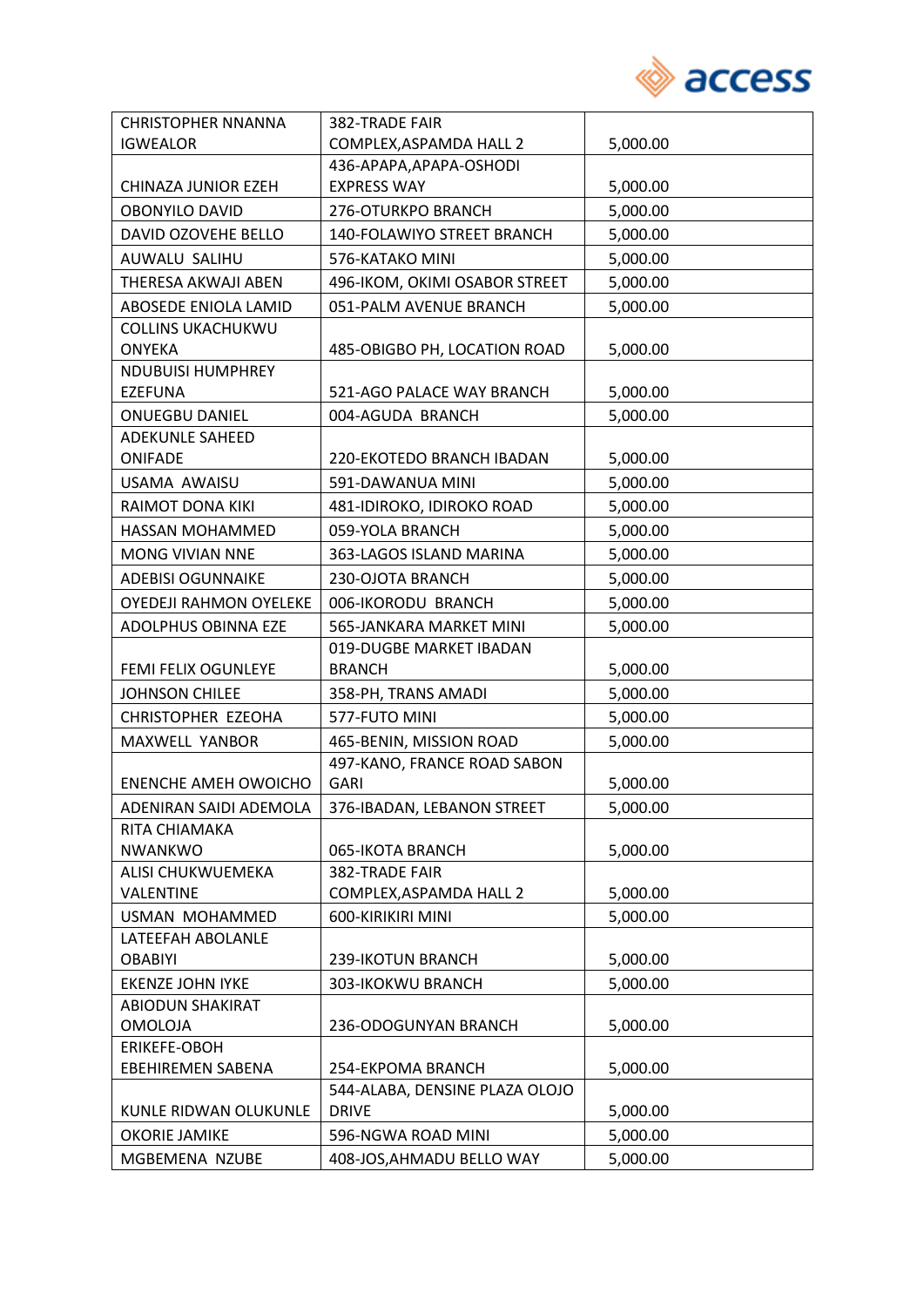

| TOLULOPE JAMIU               |                                 |          |
|------------------------------|---------------------------------|----------|
| ANIMASHAUN                   | 486-SAGAMU, AKARIGBO STREET     | 5,000.00 |
| ABEL ADAJI                   | 106-WUSE MARKET BRANCH          | 5,000.00 |
| <b>MALLA SARAH</b>           | 415-AKWANGA, KEFFIRD.           | 5,000.00 |
| <b>ISAH MUHAMMED</b>         | <b>113-BICHI BRANCH</b>         | 5,000.00 |
| MOHAMMED ABUBAKAR            | 545-KADUNA, ISA KAITA ROAD      | 5,000.00 |
|                              | 441-LOKOJA MURTALA              |          |
| SAFIYAT NIL LABARAN          | MUHAMMED WAY                    | 5,000.00 |
| <b>OKEREAFOR EVANS</b>       | 152-ENUGU ROAD                  | 5,000.00 |
| <b>UDEGBO FRANCIS</b>        | 383-MATORI, LADIPO STR.         | 5,000.00 |
| <b>BARINEM MONDAY</b>        |                                 |          |
| <b>TOOBEL</b>                | 416-PH, 50 IKWERRE ROAD         | 5,000.00 |
| <b>SAMUEL CHIEMERIE</b>      |                                 |          |
| <b>OKAFOR</b>                | 416-PH, 50 IKWERRE ROAD         | 5,000.00 |
| <b>DUROSIMI IBIKUNLE</b>     |                                 |          |
| OLANREWAJU                   | 151-IKORODU 2 BRANCH            | 5,000.00 |
| ALADE ABDULRAHEEM            |                                 |          |
| <b>ABDULFATAI</b>            | 527-60, IKOT EKPENE ROAD        | 5,000.00 |
| <b>TOHEEB ADEKOYA</b>        |                                 |          |
| LAWANSON                     | 196-GBAGADA BRANCH              | 5,000.00 |
| ADESOLA OLUBUNMI AJAYI       | 116-ALAUSA BRANCH               | 5,000.00 |
| ADEWOLE ALIMAT               | 136-48 MARINA BRANCH            | 5,000.00 |
| AHMED MAHMUD BABA            | 391-PH, FOT ONNE                | 5,000.00 |
| DANIELS GODWIN NONSO         | 132-BANK ROAD OWERRI BRANCH     | 5,000.00 |
| DESMOND JOHNBOSCO            |                                 |          |
| NWABUGWU                     | 175-BODIJA BRANCH 2             | 5,000.00 |
| AUGUSTA IYEUMAME             |                                 |          |
| <b>JAMES</b>                 | 447-LEKKI, LEKKI-EPE EXPRESSWAY | 5,000.00 |
| TOMIWA OLUWASEUN             |                                 |          |
| <b>BADMUS</b>                | 192-IWO ROAD 2 BRANCH           | 5,000.00 |
| <b>MAUREEN OMOTI</b>         |                                 |          |
| MONDAY                       | 580-THE PALMS MINI              | 5,000.00 |
| <b>BRIGHT WILLIAMS OKORO</b> | 076-AWKA 2 BRANCH               | 5,000.00 |
| <b>OLUWAKEMI ALICE</b>       |                                 |          |
| AKINWANDE                    | 038-ADO-EKITI                   | 5,000.00 |
|                              | 369-DEI-DEI ABUJA, BUILDING     |          |
| <b>CELESTINE ANIKPEH</b>     | <b>MATERIALS MARKET</b>         | 5,000.00 |
| <b>VICTOR E EWUZIE</b>       | 427-BBA LAGOS, BANK PLAZA       | 5,000.00 |
| <b>BLESSING OPEYEMI</b>      | 445-OSHOGBO, GBONGAN-IBADAN     |          |
| OLATUNBOSUN                  | <b>ROAD</b>                     | 5,000.00 |
| YUSUF AKANO ADEMOLA          | 321-DOPEMU BRANCH               | 5,000.00 |
| ANYAKA FRANKLINE             |                                 |          |
| <b>CHIBUEZE</b>              | 119-OJODU BERGER BRANCH         | 5,000.00 |
| <b>CASMEIR CHIGOZIE</b>      |                                 |          |
| <b>MBILITEM</b>              | 272-IJESHATEDO BRANCH           | 5,000.00 |
| CHIDIEBERE UBOCHI            | 500-ORJI, OKIGWE ROAD           | 5,000.00 |
| <b>CHIJIOKE MICHAEL</b>      |                                 |          |
| <b>EDEOGA</b>                | 284-CHALLENGE BRANCH            | 5,000.00 |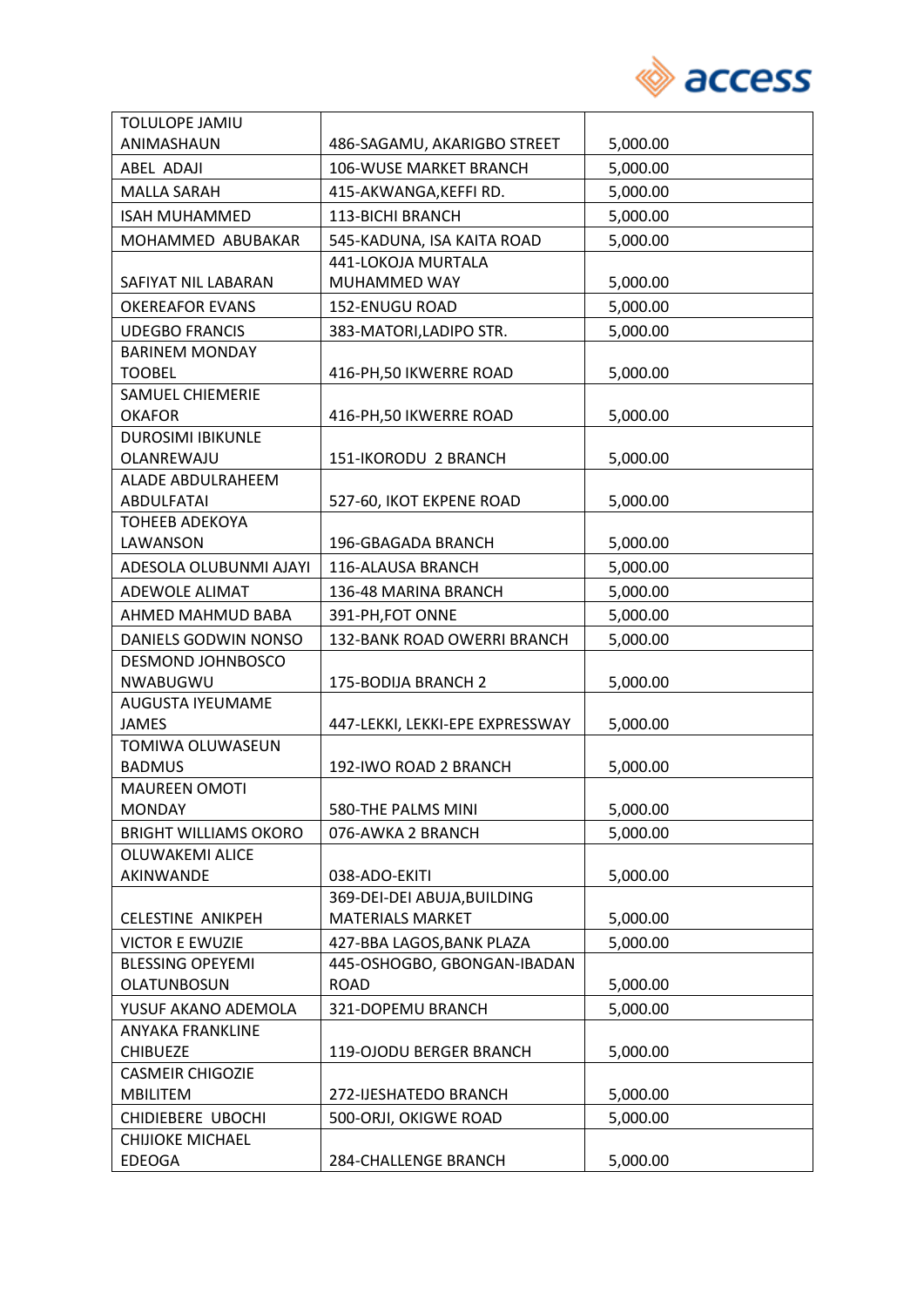

| <b>CHIDI CHUKWUDI</b>        |                              |          |
|------------------------------|------------------------------|----------|
| <b>FRANKLIN</b>              | 361-ONITSHA, NEW MARKET RD.  | 5,000.00 |
| <b>IROIJAN LEVI ETETEH</b>   | 093-BANK ROAD PH BRANCH      | 5,000.00 |
| <b>EDUZOR EDDY FRANKLIN</b>  | 420-AWKA, AZIKIWE STREET     | 5,000.00 |
|                              | 056-HERBERT MACAULAY, ABUJA  |          |
| SANI ANGULU SAFIYANU         | <b>BRANCH</b>                | 5,000.00 |
| <b>NONSO VICTOR EKWUNIFE</b> | 420-AWKA, AZIKIWE STREET     | 5,000.00 |
| ONOCHIE ELVIS CHIEJINE       | 010-TRANS AMADI BRANCH       | 5,000.00 |
| <b>CORDILIA EBIMOR</b>       |                              |          |
| <b>EMMANUEL</b>              | 069-UNIBEN BRANCH            | 5,000.00 |
| <b>ENEOWAJI PRINCE MARK-</b> |                              |          |
| <b>EGART</b>                 | 316-RSUST BRANCH             | 5,000.00 |
| OLUWASEUN MOHAMMED           |                              |          |
| <b>BUSARI</b>                | 081-FESTAC TOWN BRANCH       | 5,000.00 |
| <b>BEN ESTHER</b>            | 278-MARARABA BRANCH          | 5,000.00 |
| NNAMDI EZE                   | 517-BENIN-AGBOR RD. BRANCH   | 5,000.00 |
| <b>FOLARIN BABATUNDE</b>     |                              |          |
| <b>BAMGBOYE</b>              | 082-LIGALI AYORINDE          | 5,000.00 |
| <b>GABRIEL OLUSHINA</b>      |                              |          |
| <b>OWOLABI</b>               | 077-GUSAU BRANCH             | 5,000.00 |
| RAJI LATEEF TUNDE            | 088-OGBA BRANCH              | 5,000.00 |
| <b>CHIMA KENNETH</b>         |                              |          |
| <b>EKWONYE</b>               | 427-BBA LAGOS, BANK PLAZA    | 5,000.00 |
| OLUWABUNMI CAROLINE          |                              |          |
| <b>OLABISI</b>               | 208-ORILE COKER              | 5,000.00 |
| <b>IBIFUBARA ROMEO</b>       | 014-VICTORIA ISLAND BRANCH   | 5,000.00 |
| ABDULRAHMAN IBRAHIM          | 477-ZARIA, KADUNA ROAD       | 5,000.00 |
| ADESUWA PEACE IDEHEN         | 069-UNIBEN BRANCH            | 5,000.00 |
| <b>OMONGHEGBE IMANZE</b>     | 438-PORTHARCORT 145 ABA RD.  | 5,000.00 |
| <b>INUWA MUKTAR AHMAD</b>    | 288-BAYERO UNIVERSITY BRANCH | 5,000.00 |
| <b>IKECHUKWU NNAEMEKA</b>    |                              |          |
| EZEMA                        | 463-NSUKKA, ENUGU/OBA RD.    | 5,000.00 |
| <b>JOHN ONYENKACHI</b>       |                              |          |
| ANYANWU                      | 010-TRANS AMADI BRANCH       | 5,000.00 |
| <b>JEGEDE ADEKUNLE</b>       |                              |          |
| <b>VINCENT</b>               | 038-ADO-EKITI                | 5,000.00 |
|                              | 441-LOKOJA MURTALA           |          |
| AJEKA ELIJAH PETER           | MUHAMMED WAY                 | 5,000.00 |
| <b>OLUYEMISI ITUNUOLU</b>    |                              |          |
| <b>EHONDOR</b>               | 006-IKORODU BRANCH           | 5,000.00 |
| <b>JESUTOWO VICTOR</b>       |                              |          |
| <b>OGUNTOYE</b>              | 192-IWO ROAD 2 BRANCH        | 5,000.00 |
| <b>OWAI OYONO JOSEPH</b>     | 207-KETU BRANCH              | 5,000.00 |
| <b>JUDE UCHECHUKWU</b>       |                              |          |
| <b>DONATIUS</b>              | 255-23 AIRPORT ROAD BRANCH   | 5,000.00 |
| <b>OLAJUMOKE AJOKE</b>       |                              |          |
| <b>MOSADOBA</b>              | 462-APOMU BRANCH             | 5,000.00 |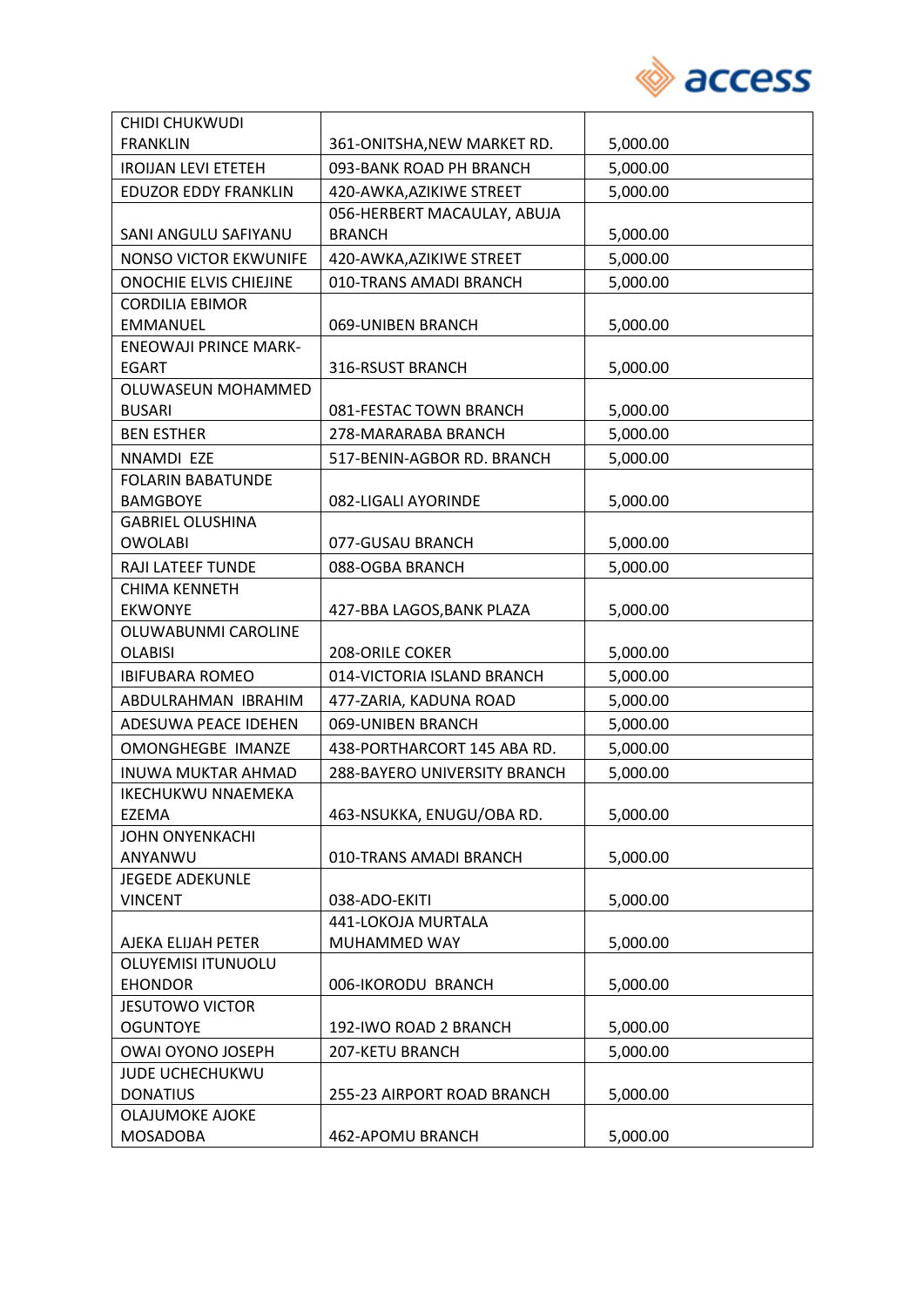

| <b>PAULSMITH</b>                              |                                            |          |
|-----------------------------------------------|--------------------------------------------|----------|
| <b>IFEAKACHUKWU</b>                           | 032-COMMERCIAL ROAD, APAPA                 |          |
| ONWUDEGWU                                     | <b>BRANCH</b>                              | 5,000.00 |
| OLUWAKANYINSOLA                               |                                            |          |
| OLUSOLABOMI OSHODI                            | 161-KATSINA 2 BRANCH                       | 5,000.00 |
| UKEME JOHNSON UFOT                            | 147-CALABAR 1                              | 5,000.00 |
| MICHEAL BABATUNDE                             |                                            |          |
| <b>FOLARIN</b>                                | 015-ONIKAN BRANCH                          | 5,000.00 |
| <b>MAREN MAFULUL EZEKIEL</b>                  | 022-JOS BRANCH                             | 5,000.00 |
|                                               | 533-PH, RUMUOKORO EAST -                   |          |
| OKORIE MICHAEL EMEKA                          | <b>WEST ROAD</b>                           | 5,000.00 |
| MUSTAPHA MAIHAUSAWA                           | 455-BIRNIN KEBBI, SANI ABACHA              |          |
| <b>BELLO</b>                                  | <b>WAY</b>                                 | 5,000.00 |
| ONYEKACHUKWU MICHEAL                          |                                            |          |
| <b>EKWUBI</b>                                 | 554-ASABA, 163 NNEBISI ROAD                | 5,000.00 |
| <b>MICHAEL</b>                                |                                            |          |
| <b>EMANKHUEMHEN</b><br><b>ANTHONY MICHEAL</b> | 459-BENIN, UGBOWO RD.<br>371-OWERRI, WAAST | 5,000.00 |
| <b>ONWUZURIGBO</b>                            | AVENUE, IKENEGBU                           | 5,000.00 |
| HANNAH OMOLOLA                                |                                            |          |
| <b>ADEBAYO</b>                                | 422-SAKI BRANCH                            | 5,000.00 |
| <b>BALOGUN MURITALA</b>                       |                                            |          |
| ADEBAYO                                       | 525-ILESHA, ITA BALOGUN STREET             | 5,000.00 |
|                                               | 362-KANO, MURTALA MOHAMMED                 |          |
| NASIR MUSTAPHA                                | <b>WAY</b>                                 | 5,000.00 |
| <b>MFON SUNDAY EKPAT</b>                      | 010-TRANS AMADI BRANCH                     | 5,000.00 |
| REJOICE ELISHA DAMULAP                        | 012-KADUNA BRANCH                          | 5,000.00 |
| BINANU KASIMU                                 | 133-ADEOLA HOPEWELL BRANCH                 | 5,000.00 |
| <b>OSUYA HENRY</b>                            | 050-IPAJA BRANCH                           | 5,000.00 |
| <b>EMMANUEL ONYEDIKACHI</b>                   |                                            |          |
| <b>NWOSU</b>                                  | <b>307-NEKEDE BRANCH</b>                   | 5,000.00 |
| ANGELA N. CHUKWUMA                            | 093-BANK ROAD PH BRANCH                    | 5,000.00 |
| <b>FRANCIS OKEDEPO</b>                        |                                            |          |
| <b>OGUNDELE</b>                               | 037-ABEOKUTA BRANCH                        | 5,000.00 |
| <b>UGOCHUKWU COLLINS</b>                      |                                            |          |
| AMAGBA                                        | 442-OWERRI, DOUGLAS RD.                    | 5,000.00 |
|                                               | 056-HERBERT MACAULAY, ABUJA                |          |
| ALIYU DANMALLAM                               | <b>BRANCH</b>                              | 5,000.00 |
| ABDULRAHMAN OMEIZA                            |                                            |          |
| <b>IBRAHIM</b>                                | 196-GBAGADA BRANCH                         | 5,000.00 |
| AMINAT AJASA                                  | 247-COVENANT BRANCH                        | 5,000.00 |
| <b>CHEKWUBE HOPE SUNDAY</b>                   | 465-BENIN, MISSION ROAD                    | 5,000.00 |
| <b>EMMANUEL</b>                               |                                            |          |
| CHUKWUELOKA NWOKO                             | 245-OLD ALABA MOTOR PARK                   | 5,000.00 |
| DANLADI ADAMU ALLU                            | 426-KEFFI, ABUBAKAR BURGA STR.             | 5,000.00 |
| <b>ADAMU LOIS</b>                             | 293-KUMO BRANCH                            | 5,000.00 |
| <b>DORIS EBIERE OBI</b>                       | 102-AGBARA BRANCH                          | 5,000.00 |
| <b>UMAR TUKUR</b>                             | 233-DAURA BRANCH                           | 5,000.00 |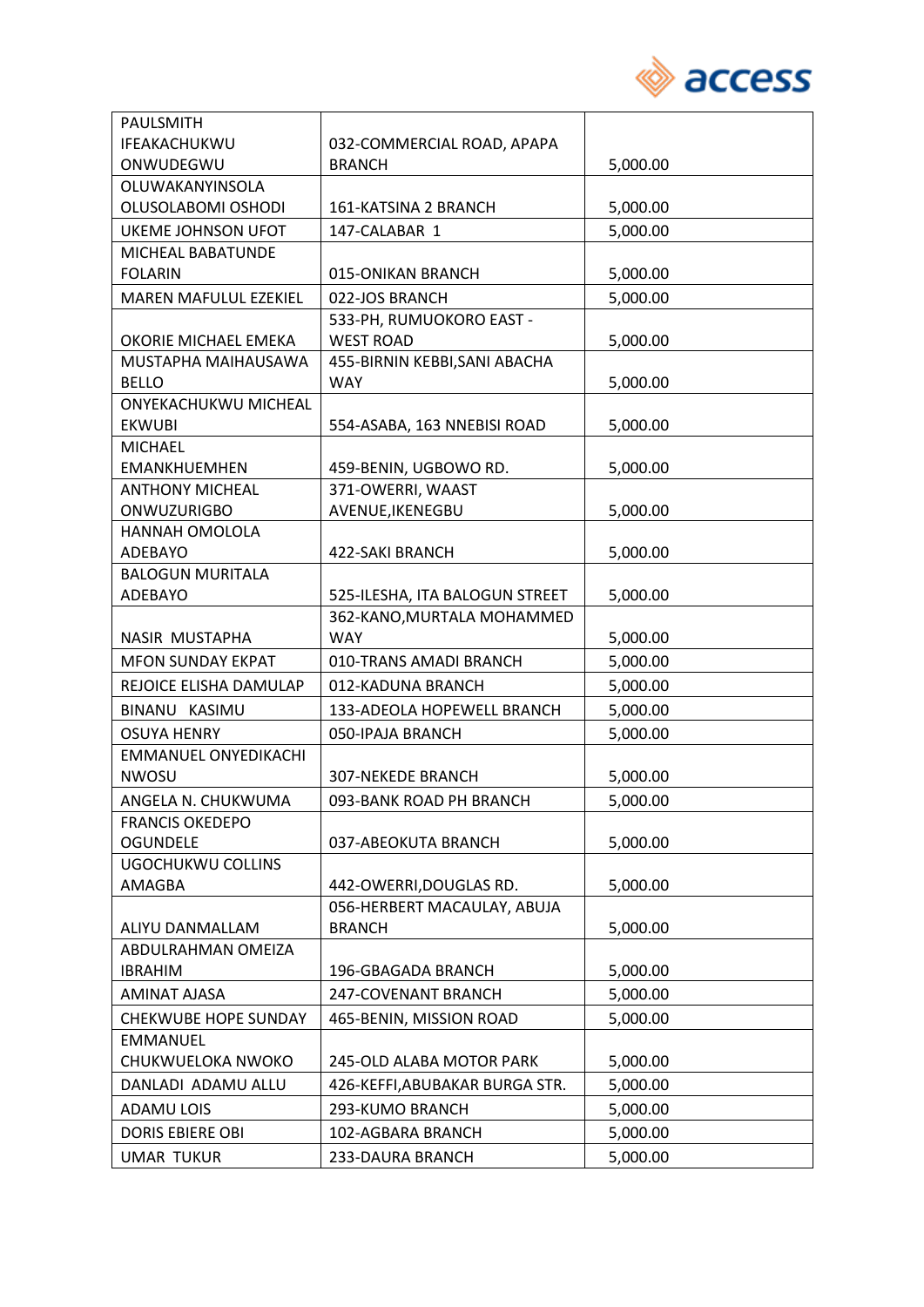

| <b>MUTIU ADENIKE</b>          |                               |          |
|-------------------------------|-------------------------------|----------|
| <b>OMOTOLANI</b>              | 006-IKORODU BRANCH            | 5,000.00 |
| <b>OMOWUNMI ATINUKE</b>       |                               |          |
| <b>OLAYEMI</b>                | 336-AKUTE BRANCH              | 5,000.00 |
| <b>CHIAMAKA BLESSING</b>      |                               |          |
| <b>NDUKAJI</b>                | 361-ONITSHA, NEW MARKET RD.   | 5,000.00 |
| <b>GABRIEL</b>                |                               |          |
| MADUABUCHUKWU                 |                               |          |
| <b>EMMANUEL</b>               | 383-MATORI, LADIPO STR.       | 5,000.00 |
|                               | 514-GARKI II ABJ, LADOKE      |          |
| <b>NSE EKANEM AKPAN</b>       | <b>AKINTOLA BLVD</b>          | 5,000.00 |
| WALI ALIYU NUHU               | 415-AKWANGA, KEFFI RD.        | 5,000.00 |
| <b>BASSEY OFEM EDIM</b>       | 456-KUBWA, ABUJA NASCO ROAD   | 5,000.00 |
| EJINDU OGOCHUKWU              |                               |          |
| <b>ADEBIMPE</b>               | 024-OLU OBASANJO BRANCH       | 5,000.00 |
| ABASS OLAYEMI USMAN           | 034-BAUCHI BRANCH             | 5,000.00 |
| KHADIJAT OMOTOLANI            | 549-BADAGRY, JOSEPH DOSU      |          |
| <b>BELLO</b>                  | <b>ROAD</b>                   | 5,000.00 |
| SAHEED TEMITOPE               |                               |          |
| <b>OMOTOSHO</b>               | 221-RING ROAD, IBADAN BRANCH  | 5,000.00 |
| <b>OMOYENI DARE JOSHUA</b>    | 209-FUNTUA BRANCH             | 5,000.00 |
| <b>FEYISARA TAIYE ONADIPE</b> | 084-IBAFON BRANCH             | 5,000.00 |
| OPEYEMI OLUWASEUN             | 441-LOKOJA MURTALA            |          |
| <b>AKANO</b>                  | MUHAMMED WAY                  | 5,000.00 |
| <b>OPEYEMI GLORY</b>          |                               |          |
| adejumobi                     | 038-ADO-EKITI                 | 5,000.00 |
| ODUNAYO OYEWUMI               | 161-KATSINA 2 BRANCH          | 5,000.00 |
| <b>OGUNRONBI OLAWALE</b>      | 226-OTTA BRANCH               | 5,000.00 |
|                               | 445-OSHOGBO, GBONGAN-IBADAN   |          |
| PAULSEN JULIET OBIAGELI       | <b>ROAD</b>                   | 5,000.00 |
| OLADIPO OLOWOOKERE            |                               |          |
| <b>PETER</b>                  | 037-ABEOKUTA BRANCH           | 5,000.00 |
| PROMISE OKECHUKWU             | 436-APAPA, APAPA-OSHODI       |          |
| <b>OTUTUBUIKE</b>             | <b>EXPRESS WAY</b>            | 5,000.00 |
|                               | 395-WUSE II ABUJA, ADETOKUNBO |          |
| CHIDINMA E ONWUKWE            | ADEMOLA CRESC.                | 5,000.00 |
| USMAN OPEYEMI rufai           | 238-ILARO BRANCH              | 5,000.00 |
| SAMUEL OKLO OMBS              | 415-AKWANGA, KEFFI RD.        | 5,000.00 |
| OLAWALE SAMOOD                | 384-ABEOKUTA, UACN COMPLEX    |          |
| <b>ITAJOBI</b>                | <b>IBARA</b>                  | 5,000.00 |
| <b>EKPENISI SIMON</b>         | 191-AGBOR BRANCH              | 5,000.00 |
| <b>CHRISTOPHER CHIDERA</b>    |                               |          |
| NWAEKWUM                      | 014-VICTORIA ISLAND BRANCH    | 5,000.00 |
|                               | 066-ADETOKUNBO ADEMOLA        |          |
| TAIWO ABIODUN LASISI          | <b>BRANCH</b>                 | 5,000.00 |
| <b>BAMGBOSE THOM0S</b>        |                               |          |
| <b>FOLALU</b>                 | 481-IDIROKO, IDIROKO ROAD     | 5,000.00 |
| <b>VICTOR OLAMIDE</b>         | 274-UNIVERSITY OF LAGOS       |          |
| <b>TOMOMEWO</b>               | <b>BRANCH</b>                 | 5,000.00 |